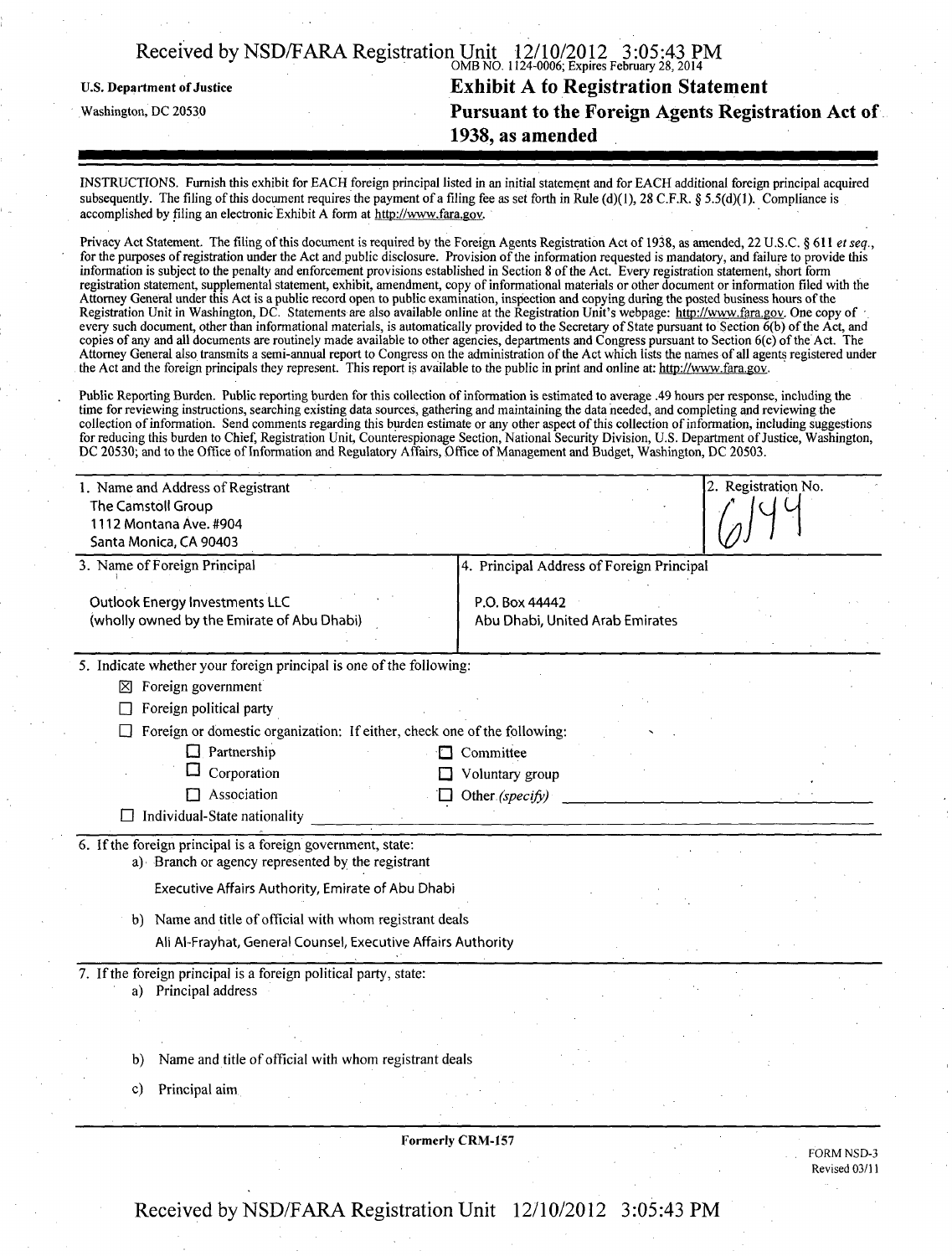8. If the foreign principal is not a foreign government or a foreign political party:

a) State the nature of the business or activity of this foreign principal.

b) Is this foreign principal:

| Supervised by a foreign government, foreign political party, or other foreign principal         | Yes $\Box$ No $\Box$ |
|-------------------------------------------------------------------------------------------------|----------------------|
| Owned by a foreign government, foreign political party, or other foreign principal              | Yes $\Box$ No $\Box$ |
| Directed by a foreign government, foreign political party, or other foreign principal           | Yes $\Box$ No $\Box$ |
| Controlled by a foreign government, foreign political party, or other foreign principal         | $Yes \Box No \Box$   |
| Financed by a foreign government, foreign political party, or other foreign principal           | $Yes \Box No \Box$   |
| Subsidized in part by a foreign government, foreign political party, or other foreign principal | $Yes \Box No \Box$   |

9. Explain fully all items answered "Yes" in Item 8(b). (If additional space is needed, a full insert page must be used.)

10. If the foreign principal is an organization and is not owned or controlled by a foreign government, foreign political party or other foreign principal, state who owns and controls it.

#### **EXECUTION**

In accordance with 28 U.S.C. § 1746, the undersigned swears or affirms under penalty of perjury that he/she has read the information set forth in this Exhibit A to the registration statement and that he/she is familiar with the contents thereof and that such contents are in their entirety true and accurate to the best of his/her knowledge and belief.

| Date of Exhibit A     | Name and Title                    | Signature                        |
|-----------------------|-----------------------------------|----------------------------------|
| December 10,<br>-2012 | Matthew Epstein, Managing Partner | l /s/ Matthew Epstein<br>eSianed |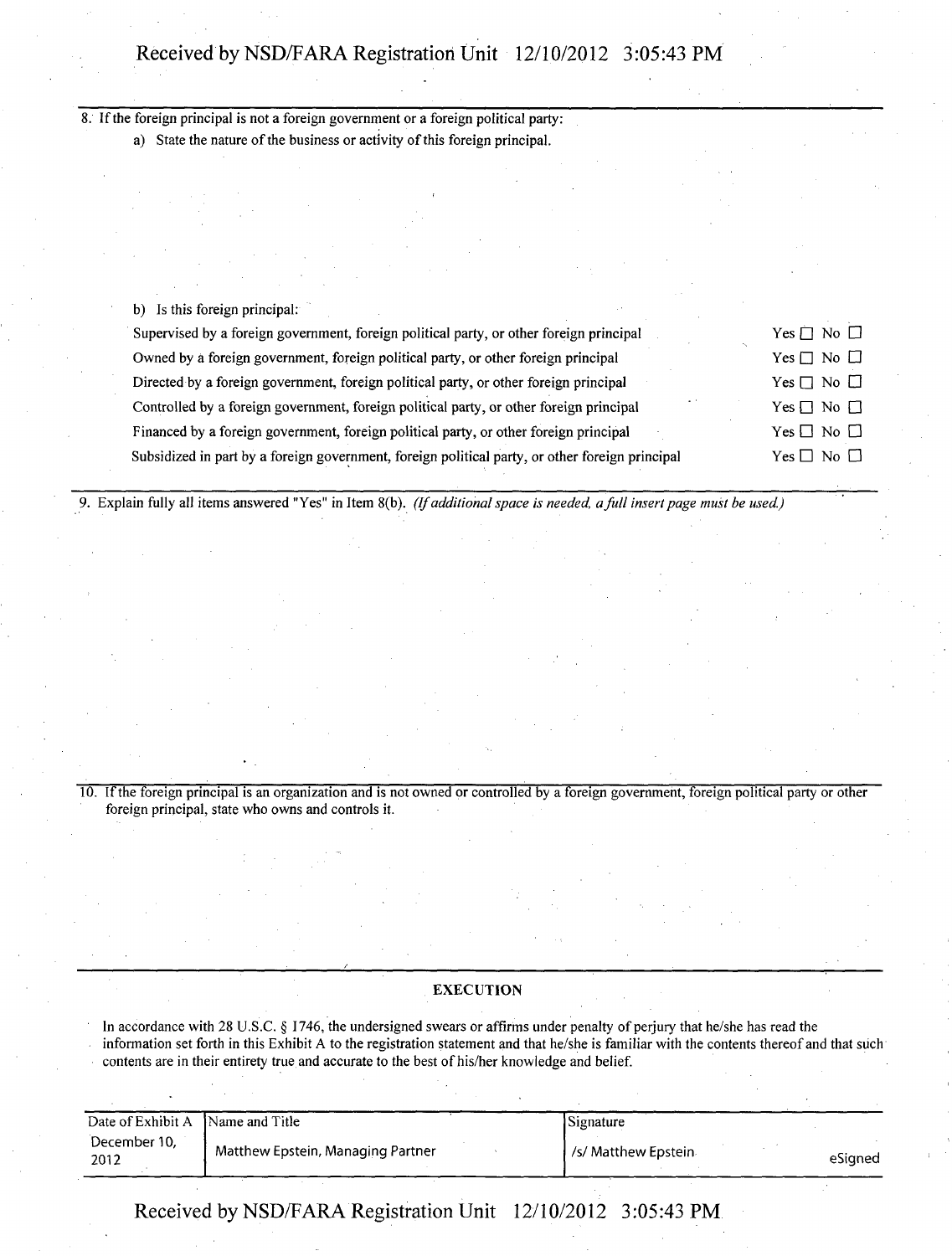| Received by NSD/FARA Registration Unit 12/10/2012 3:05:37 PM |        |  |
|--------------------------------------------------------------|--------|--|
|                                                              | $\sim$ |  |

## OMB NO. 1124-0004; Expires February 28; 2014 U.S. Department of Justice **Exhibit B to Registration Statement**<br>Washington, DC 20530 **Pursuant to the Foreign Agents Regist** Pursuant to the Foreign Agents Registration Act of 1938, as amended

INSTRUCTIONS. A registrant must furnish as an Exhibit B copies of each written agreement and the terms and conditions of each oral agreement with his foreign principal, including all modifications of such agreements, or, where no contract exists, a full statement of all the circumstances by reason of which the registrant is acting as an agent of a foreign principal. Compliance is accomplished by filing an electronic Exhibit B form at [http://www.fara.gov.](http://www.fara.gov)

Privacy Act Statement. The filing of this document is required for the Foreign Agents Registration Act of 1938, as amended, 22 U.S.C. § 611 et seq., for the purposes of registration under the Act and public disclosure. Provision of the information requested is mandatory, and failure to provide the information is subject to the penalty and enforcement provisions established in Section 8 of the Act. Every registration statement, short form registration statement, supplemental statement, exhibit, amendment, copy of informational materials or other document or information filed with the Attorney General under this Act is a public record open to public examination, inspection and copying during the posted business hours of the Registration Unit in Washington, DC. Statements are also available online at the Registration Unit's webpage: [http://www.fara.gov.](http://www.fara.gov) One copy of every such document, other than informational materials, is automatically provided to the Secretary of State pursuant to Section 6(b) of the Act, and copies of any and all documents are routinely made available to other agencies, departments and Congress pursuant to Section 6(c) of the Act. The Attorney General also transmits a semi-annual report to Congress on the administration of the Act which lists the names of all agents registered under the Act and the foreign principals they represent. This report is available to the public in print and online at: [http://www,fara,gov.](http://www,fara,gov)

Public Reporting Burden. Public reporting burden for this collection of information is estimated to average .33 hours per response, including the time for reviewing instructions, searching existing data sources, gathering and maintaining the data needed, and completing and reviewing the collection of information. Send comments regarding this burden estimate or any other aspect of this collection of information, including suggestions for reducing this burden to Chief, Registration Unit, Counterespionage Section, National Security Division, U.S. Department of Justice, Washington, DC 20530; and to the Office of Information and Regulatory Affairs, Office of Management and Budget, Washington, DC 20503.

| 1. Name of Registrant  | 2. Registration No. |
|------------------------|---------------------|
| The Camstoll Group LLC |                     |
|                        |                     |

3. Name of Foreign Principal

Outlook Energy Investments LLC

#### Check Appropriate Box:

- 4.  $\boxtimes$  The agreement between the registrant and the above-named foreign principal is a formal written contract. If this box is checked, attach a copy of the contract to this exhibit.
- $5.$   $\Box$  There is no formal written contract between the registrant and the foreign principal. The agreement with the above-named foreign principal has resulted from an exchange of correspondence. If this box is checked, attach a copy of all pertinent correspondence, including a copy of any initial proposal which has been adopted by reference in such correspondence.
- 6.  $\Box$  The agreement or understanding between the registrant and the foreign principal is the result of neither a formal written contract nor an exchange of correspondence between the parties. If this box is checked, give a complete description below of the terms and conditions of the oral agreement or understanding, its duration, the fees and expenses, if any, to be received.
- 7. Describe fully the nature and method of performance of the above indicated agreement or understanding.

See attached contract.

#### Formerly CRM-155

FORM NSD-4 Revised 03/11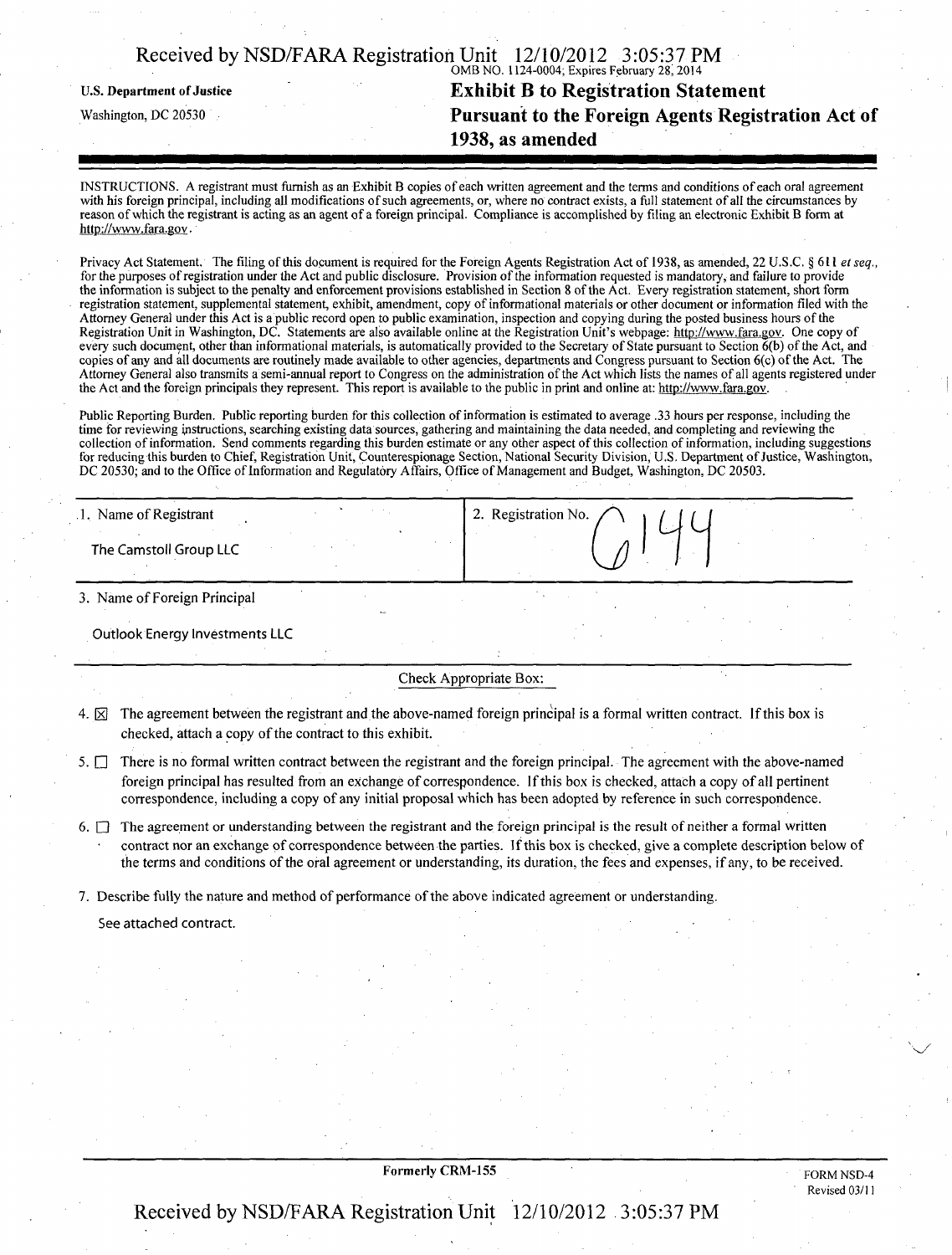Describe fully the activities the registrant engages in or proposes to engage in on behalf of the above foreign principal.

Issues pertaining to illicit financial activity and developing and implementing strategies to combat illicit financial activity.

9. Will the activities on behalf of the above foreign principal include political activities as defined in Section 1(o) of the Act and in the footnote below? Yes  $\boxtimes$  No  $\Box$ the footnote below? Yes  $\boxtimes$ 

Ifyes, describe all such political activities indicating, among other things, the. relations, interests or policies to be influenced together with the means to be employed to achieve this purpose.

See response to question 8.

#### **EXECUTION**

In accordance with 28 U.S.C. § 1746, the undersigned swears or affirms under penalty of perjury that he/she has read the information set forth in this Exhibit B to the registration statement and that he/she is familiar with the contents thereof and that such contents are in their entirety true and accurate to the best of his/her knowledge and belief.

| Date of Exhibit B                                                                                                                                                                                                                                                                                                                                                                                                                                                                                                                                                               | Name and Title                    | Signature                      |  |  |
|---------------------------------------------------------------------------------------------------------------------------------------------------------------------------------------------------------------------------------------------------------------------------------------------------------------------------------------------------------------------------------------------------------------------------------------------------------------------------------------------------------------------------------------------------------------------------------|-----------------------------------|--------------------------------|--|--|
| December 10, 2012                                                                                                                                                                                                                                                                                                                                                                                                                                                                                                                                                               | Matthew Epstein, Managing Partner | Vs/ Matthew Epstein<br>eSianed |  |  |
| Footnote: Political activity as defined in Section 1(o) of the Act means any activity which the person engaging in believes will, or that the person intends to, in any way influence<br>any agency or official of the Government of the United States or any section of the public within the United States with reference to formulating, adopting, or changing the<br>domestic or foreign policies of the United States or with reference to the political or public interests, policies, or relations of a government of a foreign country or a foreign political<br>party. |                                   |                                |  |  |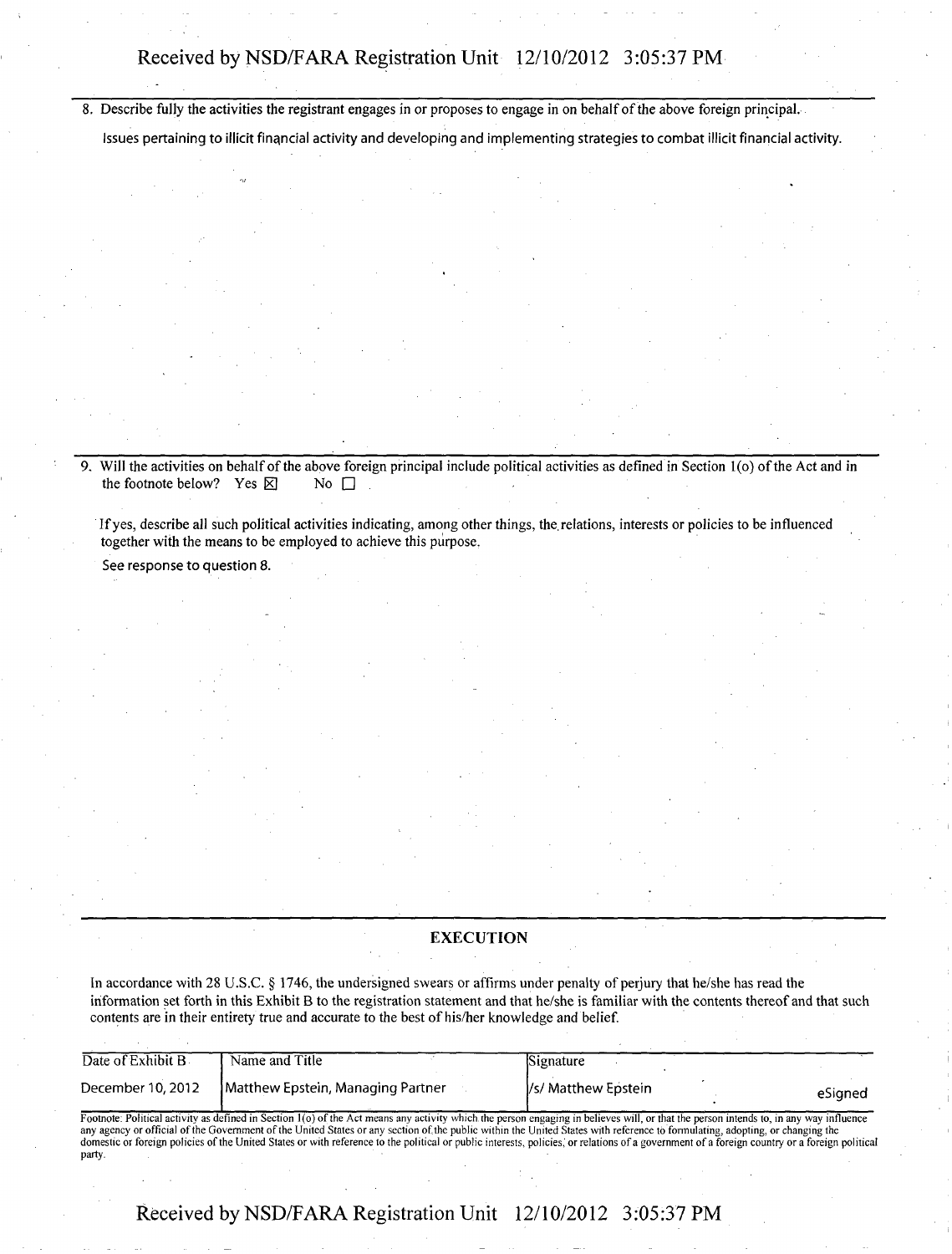### EXECUTION DOCUMENT

# CONSULTANCY AGREEMENT

Dated December 2,2012

Between

#### OUTLOOK ENERGY INVESTMENTS LLC as Client

and

THE CAMSTOLL GROUP LLC as Consultant



Received by NSD/FARA Registration Unit 12/10/2012 3:05:37 PM

we have a series with the series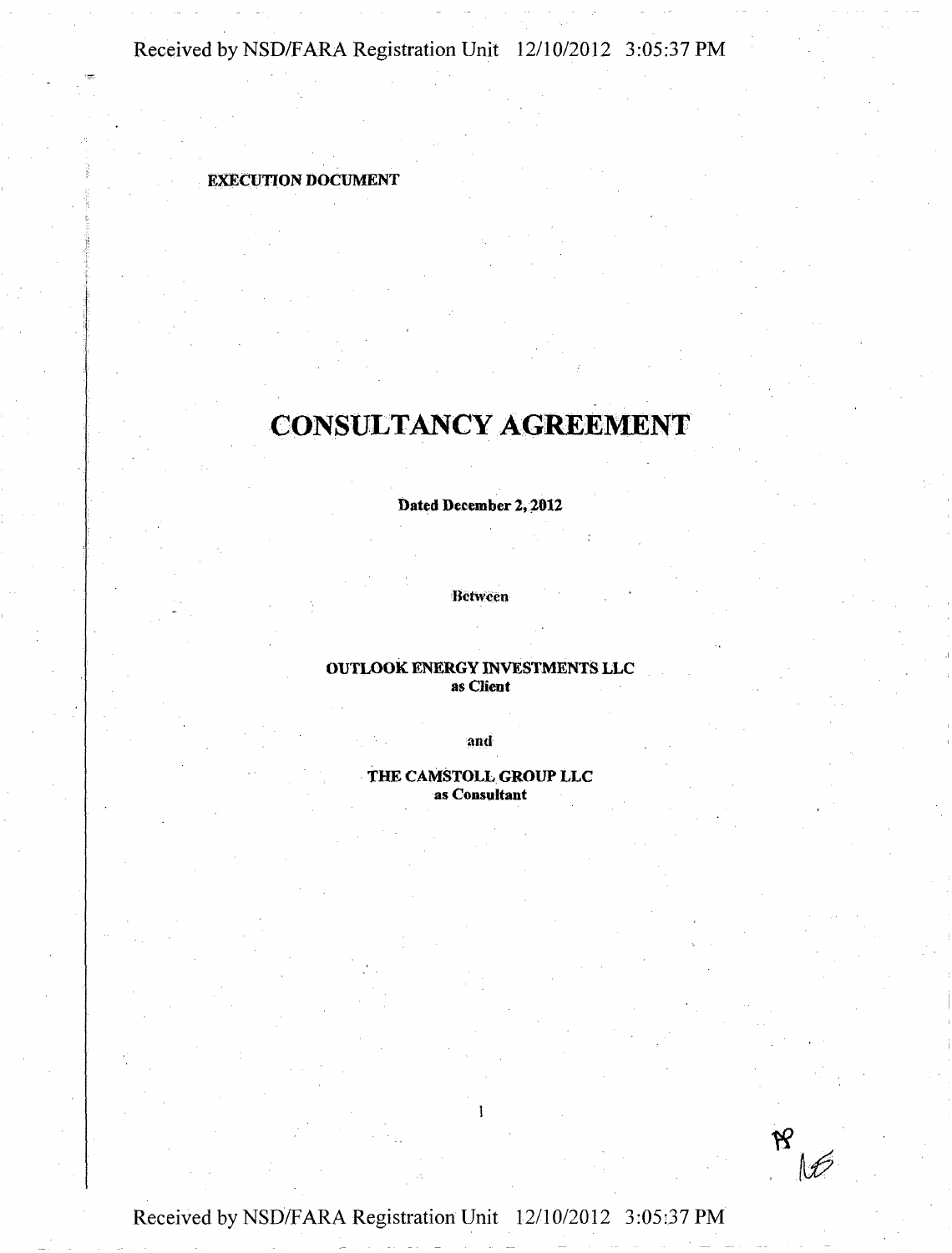THIS CONSULTANCY AGREEMENT (the "Agreement") is made on December 2,2012 BETWEEN:

- (1) OUTLOOK ENERGY INVESTMENTS LLC of PO Box' 44442, Abu Dhabi, United Arab Emirates (the "Client"); and
- (2) THE CAMSTOLL GROUP LLC 1112 Montana- Ave. #904, Santa Monica, CA 90403 (the"Consultant")

referred to individually as "Party" and together as "Parties".

WHEREAS:

- (A) The Consultant is engaged in the business of offering consultancy related services on finance, banking and regulatory issues and has considerable skill, knowledge and experience in that field to perform such services.
- (B) In reliance upon that skill, knowledge and experience, the Client wishes to engage the Consultant to provide certain services and the Consultant has agreed to accept the engagement on the following terms.

IT IS AGREED as follows:

#### 1. INTERPRETATION

(1) In this Agreement except where the context otherwise requires, the following terms shall have the following meanings:

"Appointment" means the appointment of the Consultant in accordance with Clause 2.

"Commencement Date" is December 2, 2012.

"Disclosure" means any drawings, documents or other materials supplied to the Consultant (including but without prejudice to the generality of the foregoing, all readable or computer or other machine readable data, logic sheets, coding, listing and test data), know-how, commercially sensitive ideas or other information including but not limited to information relating to the Client's business affairs or finances and all such information relating t6 any entity, body or institution related to the Client.

"Intellectual Property" includes copyright, design rights, patents, patent applications and any rights to inventions, know-how, trade secrets, trade and business names, logos and devices, trade and service marks (whether registered or

 $*$   $*$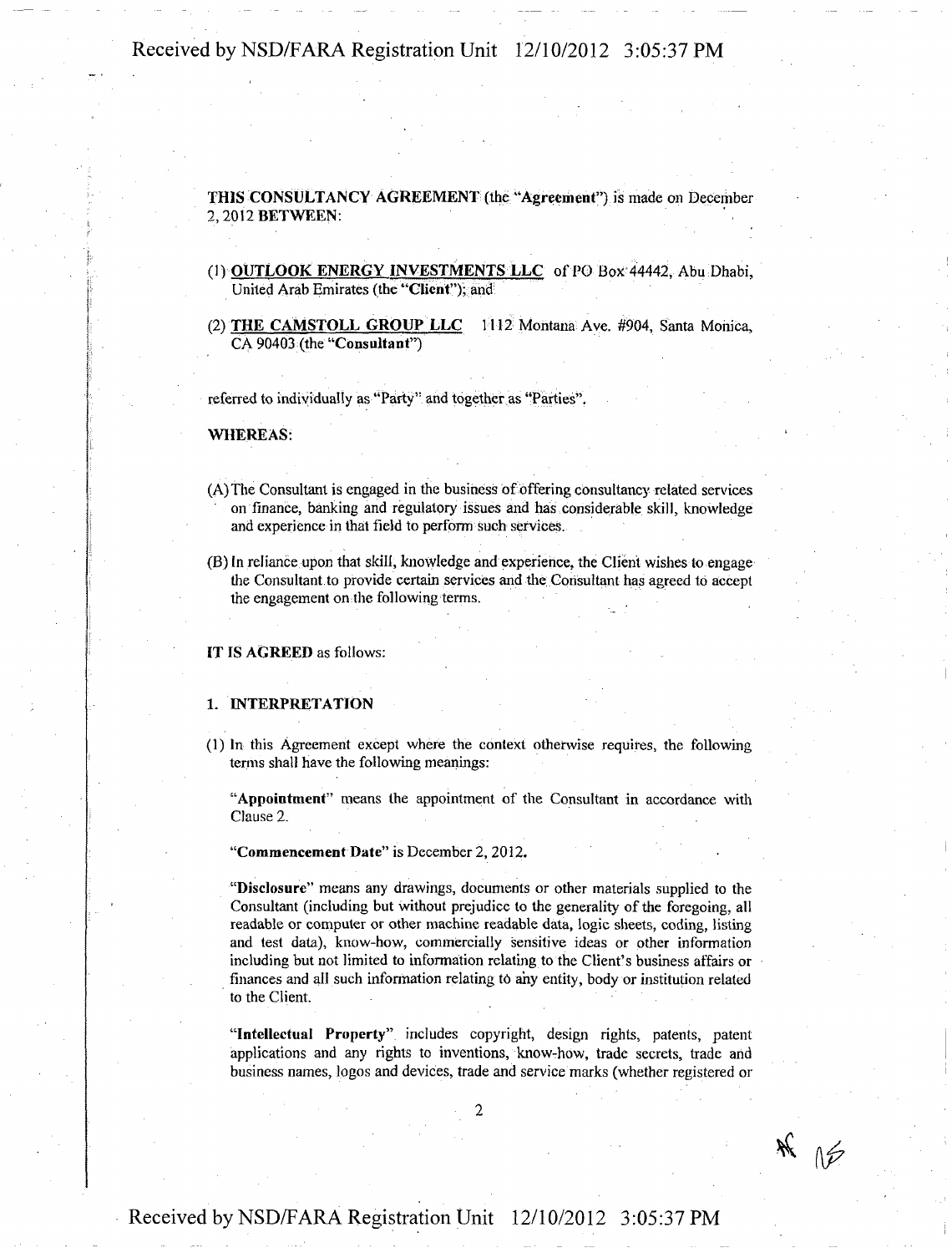unregistered) and any applications therefor and all rights in confidential information,

"The Client Representative" means the person named in Schedule I hereto or such other person as the Client may from time to time notify to the Consultant.

"Services" means the provision of services as set out in Schedule 1 hereto or as varied fromtirne to time in accordance with the written agreement of all Parties.

- (2) The; schedule attached hereto: shall have effect as part of this Agreement.
- (3) Unless the context otherwise requires the singular shall include the plural and vice-versa and any words importing the masculine gender shall include the feminine also.

#### 2. APPOINtMENT

The Client hereby appoints the Consultant to carry out the Services and the Consultant hereby accepts the appointment to carry out the Services, until termination of the Agreement in accordance with Clause 12.

#### 3. TIME FOR PERFORMANCE

- (1) Any time for performance of the Services shall be as specified in Schedule 1 hereto and time shall be of the essence. If no time for performance of the Services is specified, the Consultant shall perform the Services within a reasonable time to be specified by the Client or, failing that, within a reasonable time.
- (2) If the Consultant fails to perform the Services within any reasonable time limits specified by the Client, or if there are no such time limits within a reasonable time, the Client shall have the right without prejudice to any other remedy it may have to:
	- (a) contract a third party to carry out the Services; and/or
	- (b) terminate the Agreement together with any other contract or agreement with the Consultant.

#### 4. WARRANTIES OF THE CONSULTANT

The Consultant warrants and confinns to the Client that:

(a) it will use its best endeavours to promote and protect the interests of the Client during the term of this Agreement;

3

 $\angle$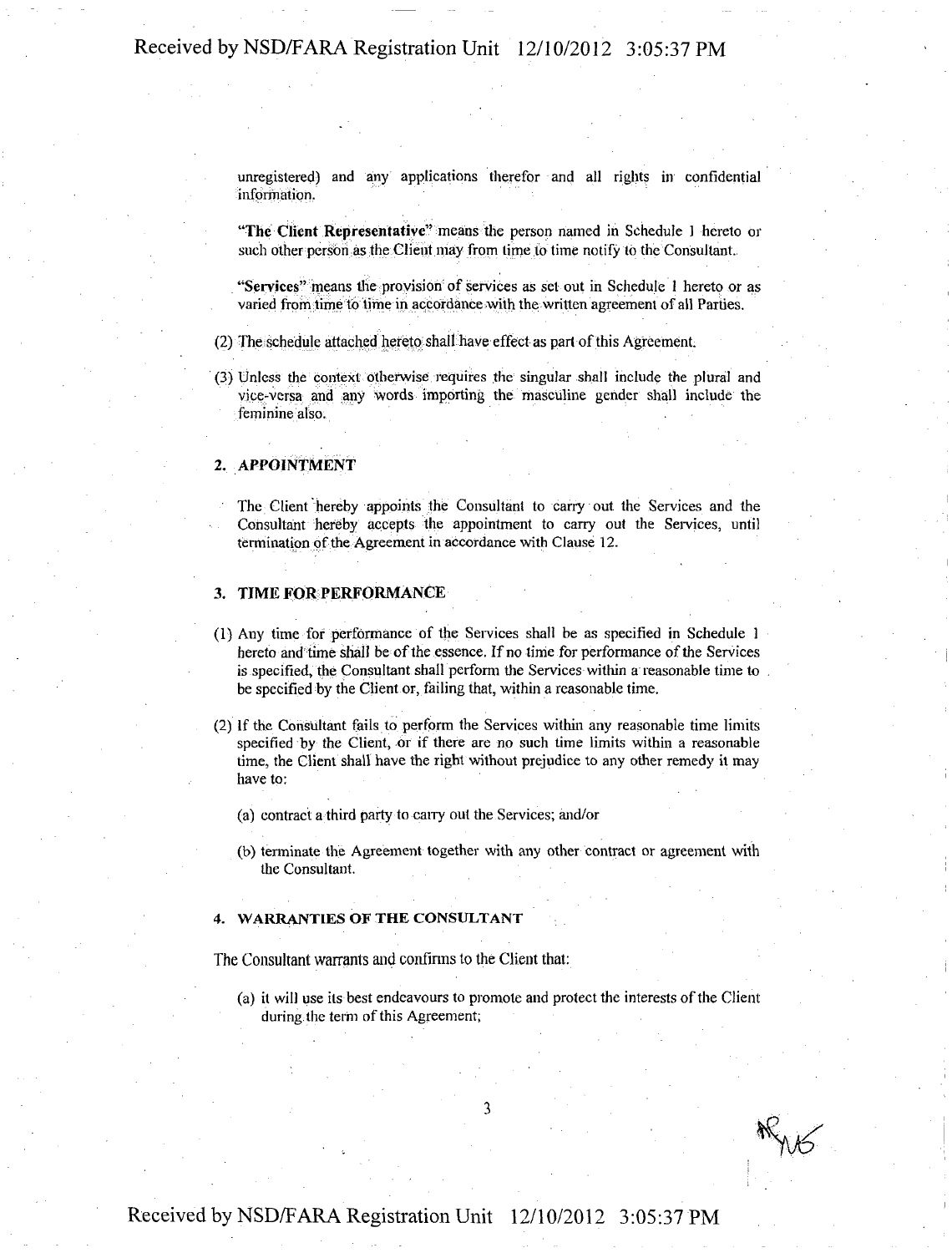- •(b) it will not knowingly do or omit to do any act the doing of which or the omission of which would or might cause the Consultant to be in breach of this Agreement;
- ;(c) it will comply with the requirements specified in Schedule 1 and will provide the Services with the care, skill and.diligence required in accordance with the best practice in the Consultant's industry, profession or trade;
- (d) it will, in carrying out the Services and providing any goods, materials, items or products, use its best efforts to ensure that the relevant requirements of any statute, statutory instrument, order, regulation or other legislation or code or practice known to it are complied with and the Consultant undertakes to take such legal advice as is necessary to ensure: all such legislation and codes of practice are complied with;
- (e) it will attend such meetings as the Client may request and: the Consultant further undertakes to prepare and submit any reports or supply any information relating to the Services as may be reasonably requested by the Client:
- (f) it will comply with the reasonable instructions of the Client which may be given from time to time;
- (g) it will keep reasonably detailed memoranda or records of all activities undertaken in connection with the provision of the Services and shall at the Client's request make them available for inspection and/or provide copies thereof to the Client; and
- (h) it will not knowingly accept any engagement or instructions, which would or might result in the creation of a conflict of interest in respect of the Services. In the event that the Consultant becomes aware of a potential conflict of interest, the Consultant shall notify the Client immediately. The Client shall determine whether any such conflict does or may arise. In the event that the Client determines that a conflict of interest may or does arise (whether or not following such notification by the Consultant) the Client shall notify the Consultant accordingly who shall upon receipt of such notification immediately cease to carry on any activity determined by the Client as likely to give rise to a potential conflict.

#### 5. EXPENSES

(1) The Client shall be under no obligation to reimburse the Consultant for any expenses (including without limitation transport, hotel, meal, subsistence or administration expenses) incurred by the Consultant in the performance of the Services unless such expenses are reasonably foreseeable within the terms of the Consultancy, reasonable in amount, properly incurred in the performance of the Services, and properly documented.

 $\mathcal{R}$ 

 $\mathcal{M}$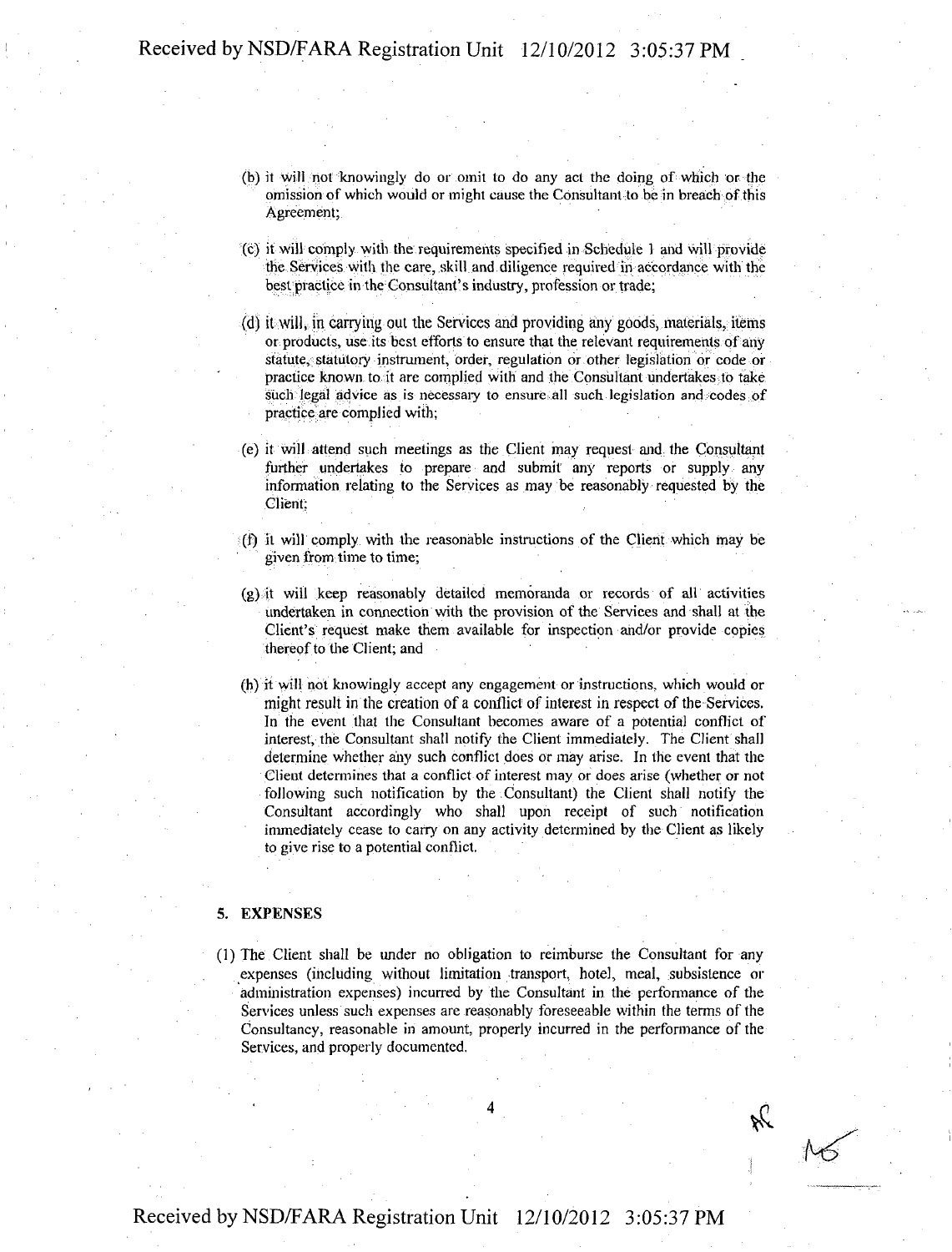(2) Where the Client shall have authorised expenses, such expenses shall be payable in accordance with the terms set out in Schedule 1. iUpoh request of the Client, Consultant shall submit vouchers or receipts to support each claim for expenses and such claims will be approved or denied by an authorised signatory of the Client, in accordance with the terms of paragraph (5)(1) above.

#### 6: ACCESS

- (1) The Client shall use its best efforts to allow the Consultant such access to the Client's premises and to such other premises and property as is necessary to carry out the Services provided that the Client shall only be obliged to afford such access during its normal business hours and provided that the; Consultant obtains all necessary permits or permissions. The Consultant shall comply with all relevant safety and security requirements and regulations for the premises and property concerned.
- (2) The Client reserves the right to refuse entry to or to require the Consultant to remove promptly personnel providing the Services or any part thereof if in the Client's opinion his or their performance is or has been unsatisfactory and the Consultant shall provide a suitably skilled and qualified; substitute.

#### 7. LIABILITY AND INDEMNITY

- (1) The Consultant shall defend, hold harmless and indemnify the Client and its officers, directors, employees or agents for all losses, claims, costs, liabilities, damages and expenses whether direct, indirect, financial, economic, consequential (including without limitation loss of profit, loss of goodwill, loss of sales revenue, loss of opportunity and loss of contract) or otherwise suffered or incurred by the Client, its employees, directors, officers and agents arising from any wilful default, negligent or wrongful act or omission by the Consultant or its employees, agents or representatives and/or any breach by the Consultant of this Agreement. The Consultant agrees to compensate the Client (as the case may be) in full as and when any expenses are incurred. Notwithstanding the above, any liability for Consultant arising from the indemnity herein shall be limited to events and amounts covered and paid by Consultant's insurance.
- (2) The Consultant shall undertake best efforts to maintain a policy or policies of insurance (including without limitation professional indemnity insurance) and the Consultant shall ensure that the minimum cover under the policy or policies isUSD \$3,000,000 per accident or occurence.
- (3) The Consultant shall allow the Client to inspect such policy or policies of insurance and shall provide copies of the same at the Client's request together with copies of renewals and evidence that all premiums due have been paid. However, neither inspection nor receipt of such copies shall constitute acceptance by the Client of the terms thereof nor waiver of the Consultant's responsibility hereunder.

^

 $\mathcal{M}$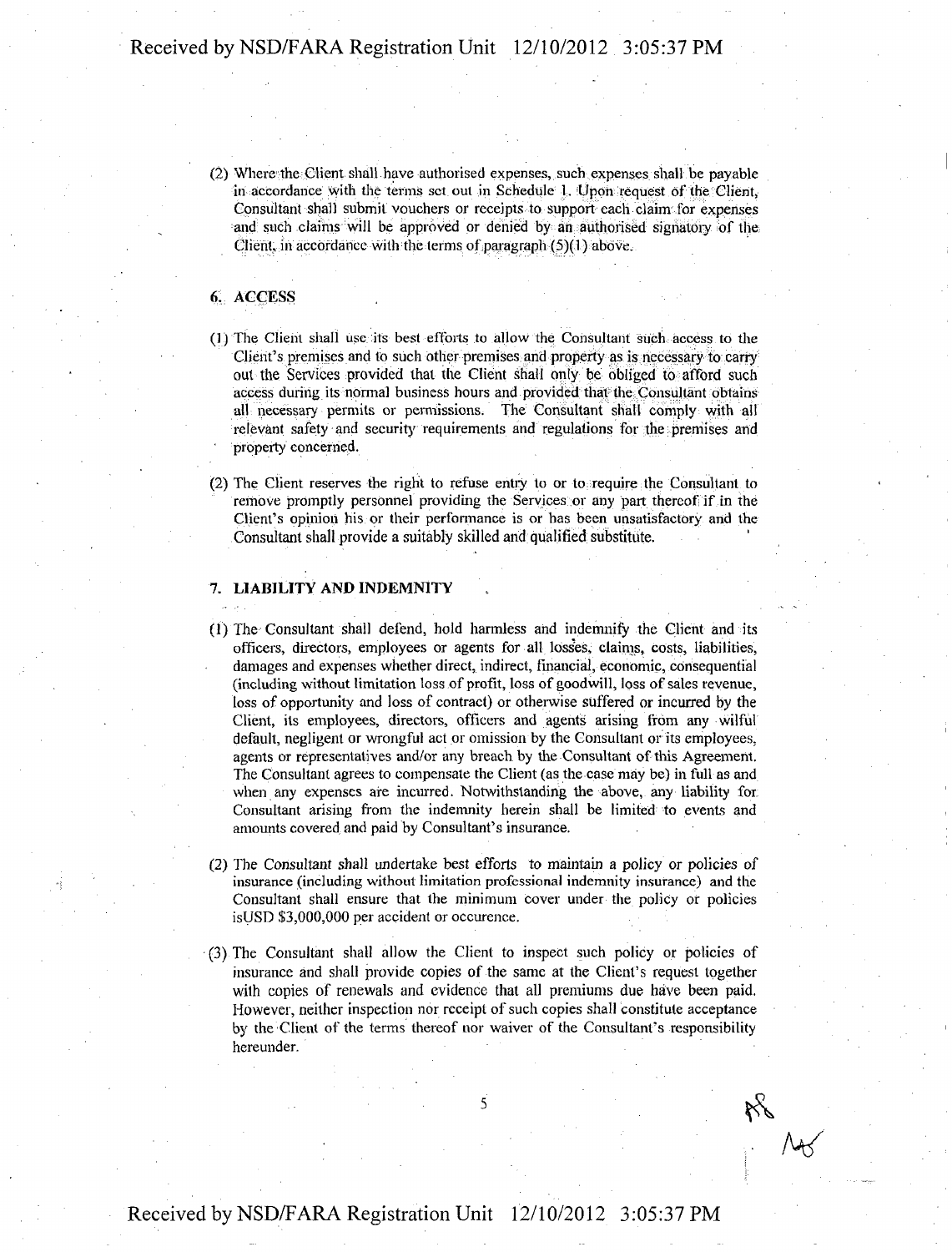(4) It shall be the Consultant's responsibility to ensure that any agent or subcontractor engaged by it effects and maintains all insurances required by law and all such other insurances as the Consultant may consider necessary. Any deficiencies in the cover or policy limits of insurances of such agents or subcontractors shall be the sole responsibility of the Consultant, to the extent, such deficiencies are covered and paid by Consultant's insurance,

#### 8. THE CLIENT'S REPRESENTATIVE

The Consultant shall address all requests, recommendations and information relating to the Services and this Agreement to the the Client Representative.

#### 9. CONFIDENTIALITY

#### (1) The Consultant:

- (a) acknowledges that all the Disclosure is given in confidence;
- (b) acknowledges that all the Disclosure shall remain the property of the Client at all times;
- (c) undertakes to keep secret and confidential all and every part of the Disclosure, even after the termination of this Agreement, unless (i) otherwise required by law or a court order, (ii) the Disclosure exists in the public domain, (iii) such information was in Consultant's or its contractors' possession at the time of Disclosure by Client, or (iv) such information is or becomes available from a third party other than as a result of any wrongful disclosure by Consultant;
- (d) undertakes to keep in a safe, secure and confidential place any documents and materials supplied to the Consultant and not to make use of or permit others to make use of the Disclosure or any pari of it except where it is necessary in order for a person to provide the Services or is authorised by the Client in writing, and the Consultant shall ensure such persons enter into a confidentiality undertaking in similar terms hereto;
- (e) to the extent that the Disclosure is no longer required to enable performance of the Services the Consultant shall return the Disclosure together with all copies, notes and. transcriptions thereof to the Client forthwith upon demand but in any event shall return the Disclosure and all copies, notes and transcriptions of the same upon the termination of this Agreement; and
- (f) acknowledges that it shall not acquire rights in any Intellectual Property in all or any part of the Disclosure.
- (2) The Consultant shall procure that any person including without limitation employees of the Consultant to whom all or part of the Disclosure is divulged shall enter into a confidentiality undertaking in similar terms hereto.

∧∕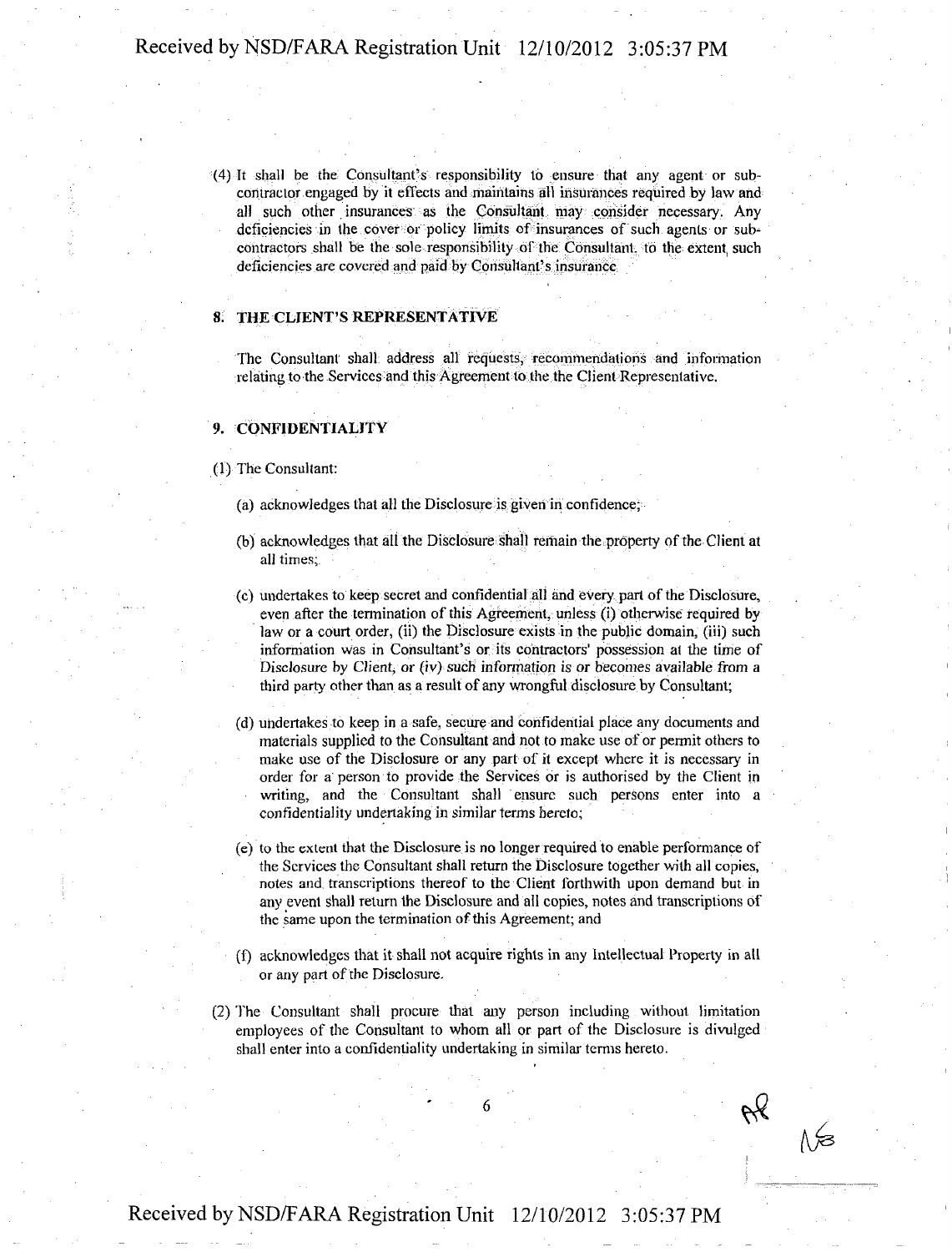(3) Not; withstanding the above, all Confidentiality provisions shall be implemented in accordance with all U.S. laws and regulations applicable to Consultant.: The Client acknowledges and agrees that the Consultant shall register with the U.S. Department of Justice under the Foreign Agents Registration Act (the "Act") if the Consultant concludes, in its sole discretion, that such registration is required by law. The Client acknowledges and agrees that the requirements of the Act and its implementing regulations shall supersede any contrary provisions of this: Consultancy Agreement, including this Section 9. The Client acknowledges that registration and reporting under the Act will require the public disclosure of certain information concerning this Consultancy, including this Consultancy Agreement, its Schedule 1, and periodic disclosure of activities undertaken by the Consultant.

#### 10. INTELLECTUAL PROPERTY

- (1) The Consultant agrees that all final information products (including, for example, but not limited to reports, memoranda, strategic reviews, and analytic and advisory documents) (the "Documents") created for the Client pursuant to this Consultancy Agreement, shall be the exclusive property of the Client. Subject to Section (9) above, Consultant is permitted to retain internal copies of all preparatory and final materials created for or on behalf of client. Notwithstanding Client's exclusive rights to final information products, Consultant shall maintain full ownership rights over any ihformaitdn processes (including, for example, but not limited tO; database information and infrastructure, software tools, and analytic practices) created or utilized pursuant to. this Consultancy Agreement.
- (2) The Consultant warrants and represents that any Documents produced by or for the Consultant pursuant to this Agreement will not knowingly infringe rights in Intellectual Property owned by a third party whether by reason of the use or exploitation of any such Documents or otherwise.

#### 11. PRICE AND PAYMENT

- $(1)$  The price payable for the Services shall be as specified in and payable in accordance with Schedule 1 hereto and subject to Clause 5 shall be inclusive of all other charges. Where Services are to be charged on the basis of an hourly rate, the Consultant warrants that it shall only claim for time properly and reasonably spent in the provision of the Services.
- (2) The Consultant shall be entitled to render invoices in accordance with Schedule 1 and payment of any sums due shall be made within 30 days from the date the Client receives the Consultant's invoice and any other appropriate documentation provided that the invoice is correctly addressed. All invoices must be sent to the invoice address specified in Schedule 1.
- (3) Payment by the Client shall be without prejudice to any claims or rights which the Client may have against the Consultant and shall not constitute any acceptance by the Client of the performance by the Consultant of its obligations hereunder.

 $M$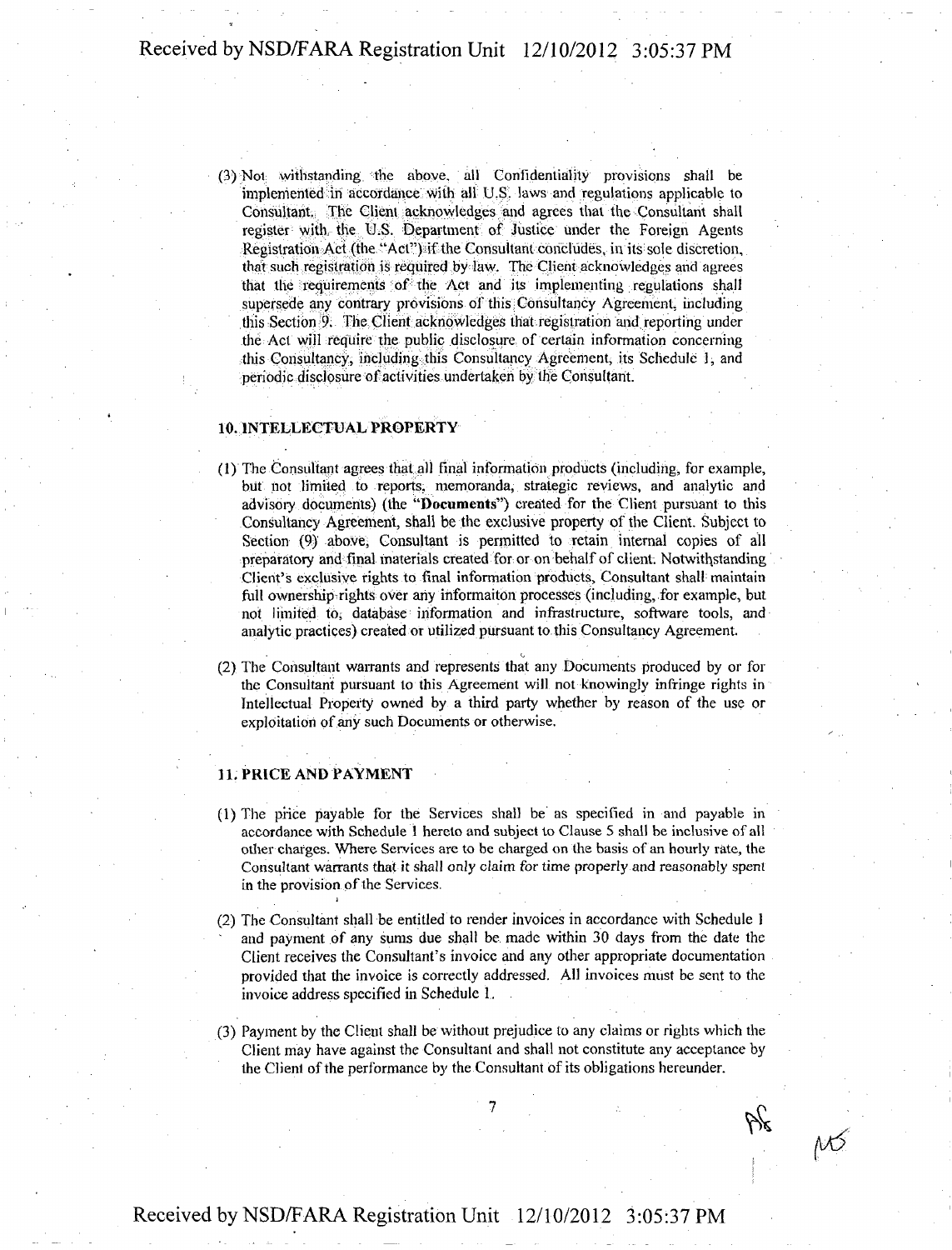#### 12. TERMINATION

- (l)This Agreement shall come into force on the Commencement Date and, subject to earlier termination pursuant to clause 12.2 below, shall continue in force for a period of twelve (12) months from that date, unless extend for another period or periods by the written agreement of the Parties.
- (2) The Client or Consultant may terminate this Agreement at any time, at their absolute and sole respective discretion, upon written notice to the other party.
- (3); The Client shall have the right to terminate this Agreement forthwith upon notice if the Consultant:-
	- (a) breaches any terms or conditions of this Agreement which is not capable of remedy or, in the case of a breach which is capable of remedy, if the Consultant fails to take all reasonable steps to remedy the breach within 30 days of notice by the Client specifying the breach to be remedied, save that Where the Consultant commits a breach of this Agreement which is capable of remedy on more than two occasions in any six month period the Client shall be entitled to terminate the Agreement forthwith notwithstanding that the Consultant has taken steps to remedy the breach on previous occasions; or
	- (b) if the Consultant shall enter into liquidation (or any like or analogous process) whether compulsory or voluntary or if it compounds with its creditors or has a receiver, administrative receiver, manager or administrator appointed over all or any of its assets (or any like or analogous process) or is unable to pay its debts within the ordinary course of business.
- (4) Termination of this Agreement shall be without prejudice to the accrued rights of die Client or the Consultant prior to the dale of termination except that in the event of termination of this Agreement, the Client shall not be liable to the Consultant for any loss, claims, damages, fees, liabilities, costs or expenses (whether direct, indirect, economic, financial, consequential (including without limitation loss of profit, loss of goodwill, loss of sales revenue, loss of contract and loss of opportunity) or otherwise) suffered by the Consultant other than where the Agreement is terminated pursuant to subclause (2), then the Client shall pay the Consultant the proportion of the price payable for the Services as relates to the work properly and reasonably carried out on the Services prior to termination.
- (5) Upon termination, if Client has paid in advance for Services to be rendered pursuant to this Consultancy Agreement, Client shall be entitled to a refund of all unspent monies paid to, and held by or recoverable by Consultant. However, if such termination occurs within the first twelve months of this Consultancy Agreement, Consultant is entitled to retain monies equal to three months of aggregate monthly salaries plus benefits for all current employees of the Consultant.

#### 13. ASSIGNMENT AND SUB-CONTRACTING

 $M<sub>o</sub>$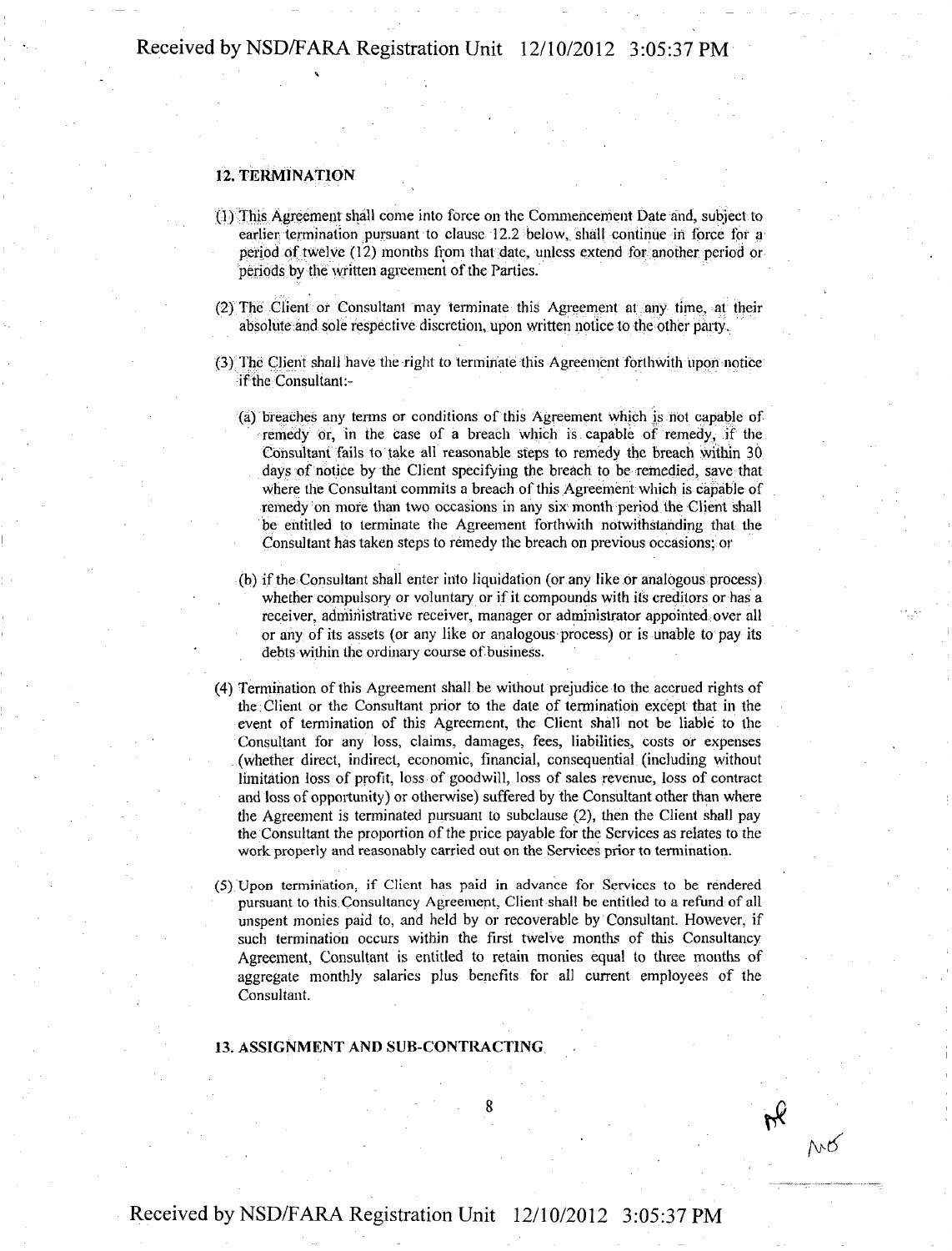- (1) The Consultant shall not, without the prior written consent of the Client, in any way dispose of its rights and obligations under this Agreement for the provision of all or any part of the Services. If the Consultant appoints an agent, sub-contractor or other person to perform any of the Services, it shall warrant that such person is fully experienced and properly qualified, equipped, organized and financed to undertake the work concerned. Further, if the Consultant sub-contracts any of the obligations or Services it has contracted to provide it shall remain liable to the Client for the performance of all its obligations. In addition, the Consultant will actively supervise its sub-contractors and agents and shall procure that any person including agent, subcontractor or ther person to whom all or part of the Disclosure is divulged shall enter into a confidentiality undertaking in similar terms specified in this Agreement.
- (2) The Client shall be free to assign any part of its rights or obligations under this Agreement without the consent of the Consultant only to an entity related to the Consultant.

#### 14 NOTICES

Any notice required to be given by one Party hereto to the other shall be in writing and shall be served by sending the same by courier, email or facsimile or by delivering the same by hand to the address of the Party as set out on page one of this Agreement or such other address as a Party may from time to time notify to the other Party, and any notice so served shall be deemed to have been served when delivered by hand at the time of such delivery and when sent by courier 72 hours after the time of despatch and in proving the service of the same it shall be sufficient to prove, in the case of a letter, that such letter was properly delivered and, in the case of an email or facsimile that the same was duly despatched to a • current email address or facsimile number of the addressee at the relevant address for service.

#### 15. WAIVER

No waiver or forbearance by the Client or Consultant in enforcing any of their respective rights hereunder shall prejudice or affect the ability of the Client or Consultant to enforce such rights or any of thier other respectve rights hereunder at any time in the future. No waiver shall be effective unless in writing and signed by the Client or Consultant. For the avoidance of doubt it is agreed that a waiver of a right on one occasion shall not constitute a waiver of the same right in the future.

#### 16. HEADINGS

The headings used herein are for convenience only and shall not be used for the puiposes of construction or interpretation.

i<br>i<br>i

MP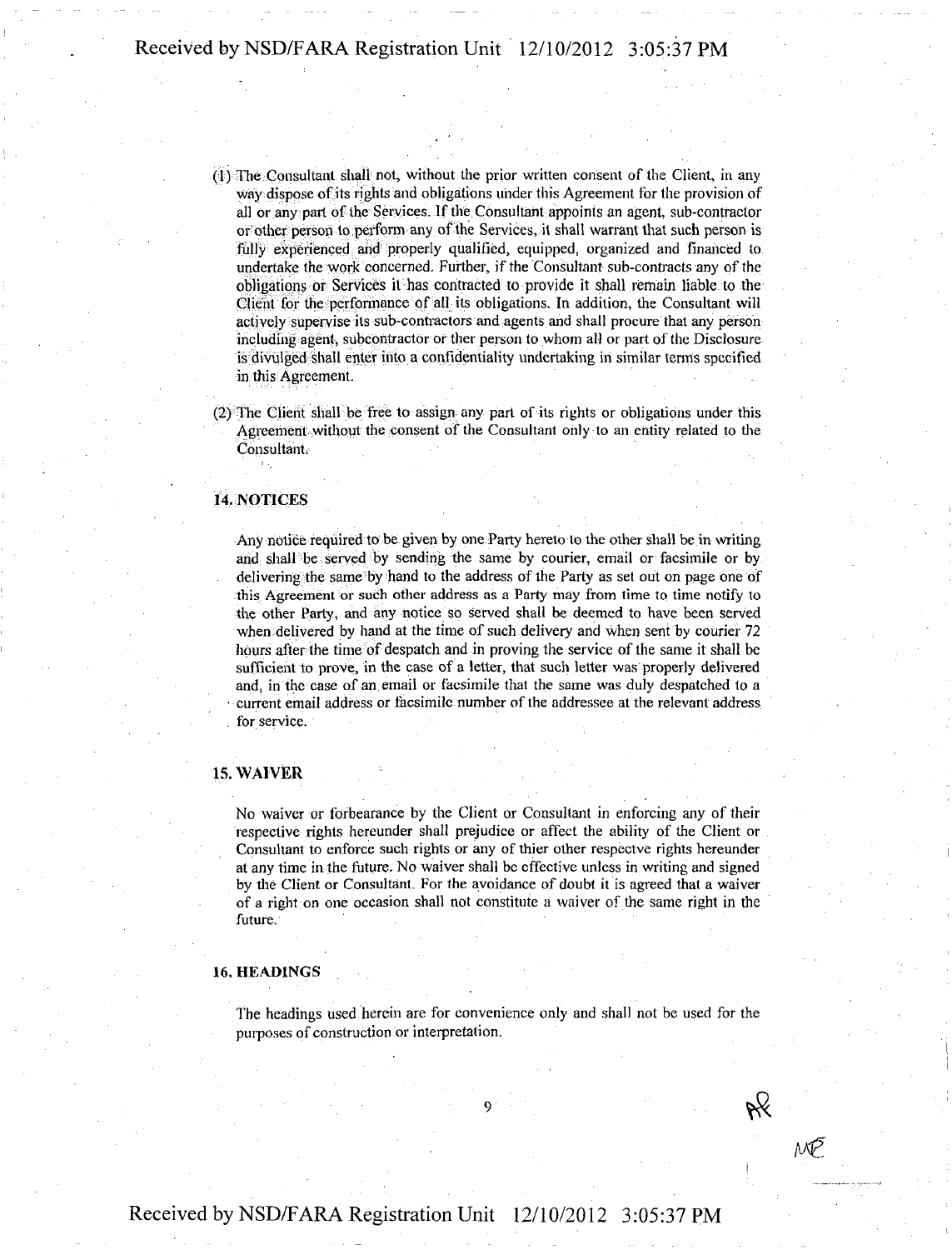#### 17. WHOLE AGREEMENT

This Agreement (together with any documents referred to herein) constitutes the whole agreement between the Parties hereto relating to its subject matter.

#### 18.SEVERANCE

Any provision of this Agreement which is declared void or unenforceable by any competent authority or court shall to the extent of such invalidity or unenforceability be deemed severable and shall not affect the other provisions of this Agreement which shall continue unaffected.

#### 19. ANNOUNCEMENTS AND ADVERTISING

- (1) The Consultant undertakes that neither it nor any of its servants or agents shall without the prior written consent of the Client, which may be withheld by the Client in its absolute discretion, permit or authorize the making of any reference to the Agreement or to the Services or to the Client, any entities associated or related to the. Client and any of their businesses and operations, in any medium whatsoever including without limitation any reports, letters, emails, leaflets, brochures; publications, journals, newspapers Of in any radio or television broadcasts, except as may be required by law.
- (2) Any request by the Consultant to make any such reference shall be made in writing to the the Client Representative at the address set out in Schedule 1 hereto and shall be accompanied by a copy of all announcements, photographs and other documentation whatsoever and details of the time and medium for advertsment or announcement together with such other information or documentation as the Client may request.

#### 20. NON-SOLICITATION AND EXCLUSIVITY

- (1) The Consultant warrants that it shall not during and for a period of two (2) years from the termination of this Agreement, either, on its own account or in conjunction with or on behalf of any other person, firm or company, solicit or entice away from the Client any employee of the Client whether or not such person would commit a breach of contract by reason of leaving service. In the event Client does so solicit and employ or engage any person so employed by the Consultant, Client shall pay the Consultant a fee equal to one third of such employee's basic salary.
- (2) Since during the provision of the Services the Consultant may come into possession of the Disclosure or part of it, the Consultant warrants that for the duration of this Agreement except following written disclosure to the Client, the Consultant shall not and shall procure that its agents, sub-contractors and servants shall not whether as a Consultant, principal, partner, director, employee or otherwise directly or indirectly provide or procure the provision of any

 $M<sub>2</sub>$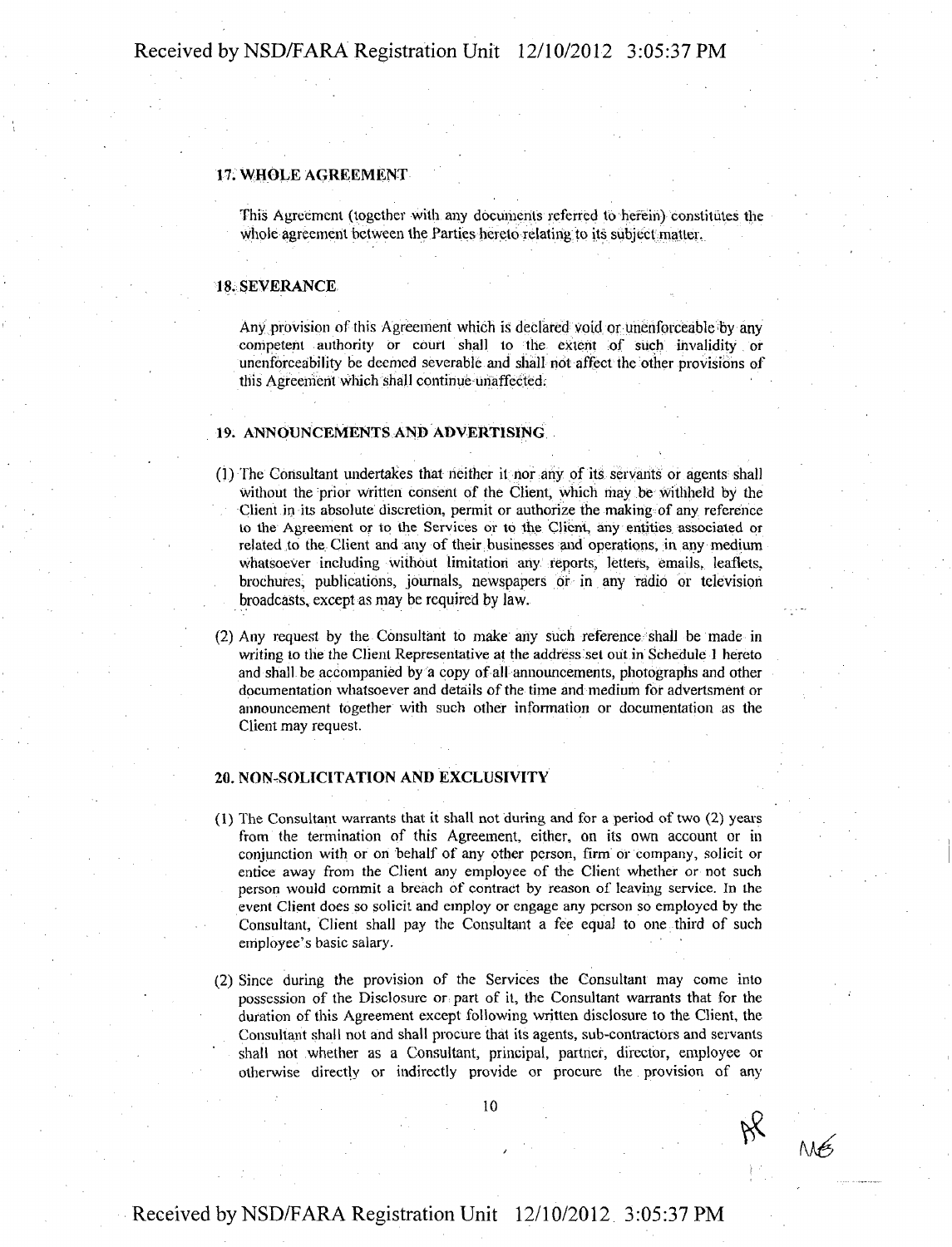consultancy services nor carry out or procure the carrying out of any other business, activity, work or services to any other party in the UAE, unless the consultancy services or other business activity, work or services are unrelated to the Disclosure and the Services provided under this Consultancy Agreement.

#### 21. RELATIONSHIP OF THE PARTIES

Nothing herein contained shall be construed or haye effect as constituting any relationship of employer and employee between the Client and the Consultant.

#### 22. VARIATIONS

No variations or alterations to this Agreement shall be effective unless made in writing and duly signed by the authorized representatives of the Consultant and the Client.

#### 23. WAIVER OF MORAL RIGHTS

The Consultant hereby irrevocably waives any rights it may have to be identified as the author of any copyright work produced pursuant to this Agreement under any applicable law. The Consultant undertakes to ensure that agents and subcontractors shall not acquire any right to be.identified as the authors of any copyright work.

#### 24. SURVIVAL

The provisions of clauses  $7, 9, 10, 19, 20, 23$ , subclause  $11(1)$  and paragraph 3(2)(a) shall continue to apply notwithstanding termination of this Agreement.

#### 25. GOVERNING LAW AND JURISDICTION

This Agreement shall be governed by the United Arab Emirates as applicable in the Emirate of Abu Dhabi and the Parties submit to the exclusive jurisdiction of the Courts of Abu Dhabi.

AS WITNESS the hands of the Parties or their duly authorised representatives on the date first before written.

 $\boldsymbol{I}$ 

 $\nu$ 6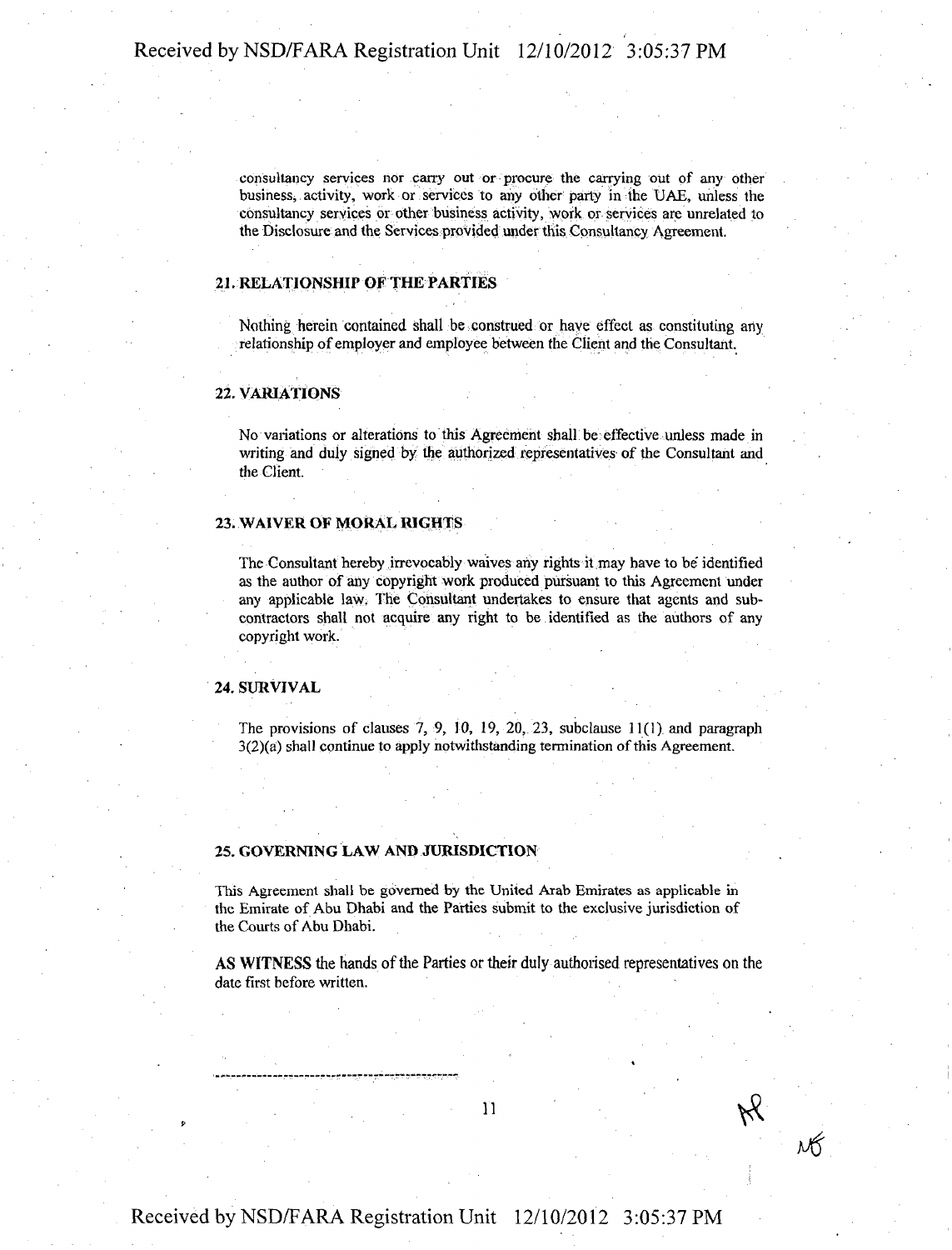For and on behalf of OUTLOOK ENERGY INVESTMENTS LLC

y

Matthew Epstein, Managing Partner For and on behalf of THE CAMSTOLL GROUP LLC

Received by NSD/FARA Registration Unit 12/10/2012 3:05:37 PM

12

AP<br>NS